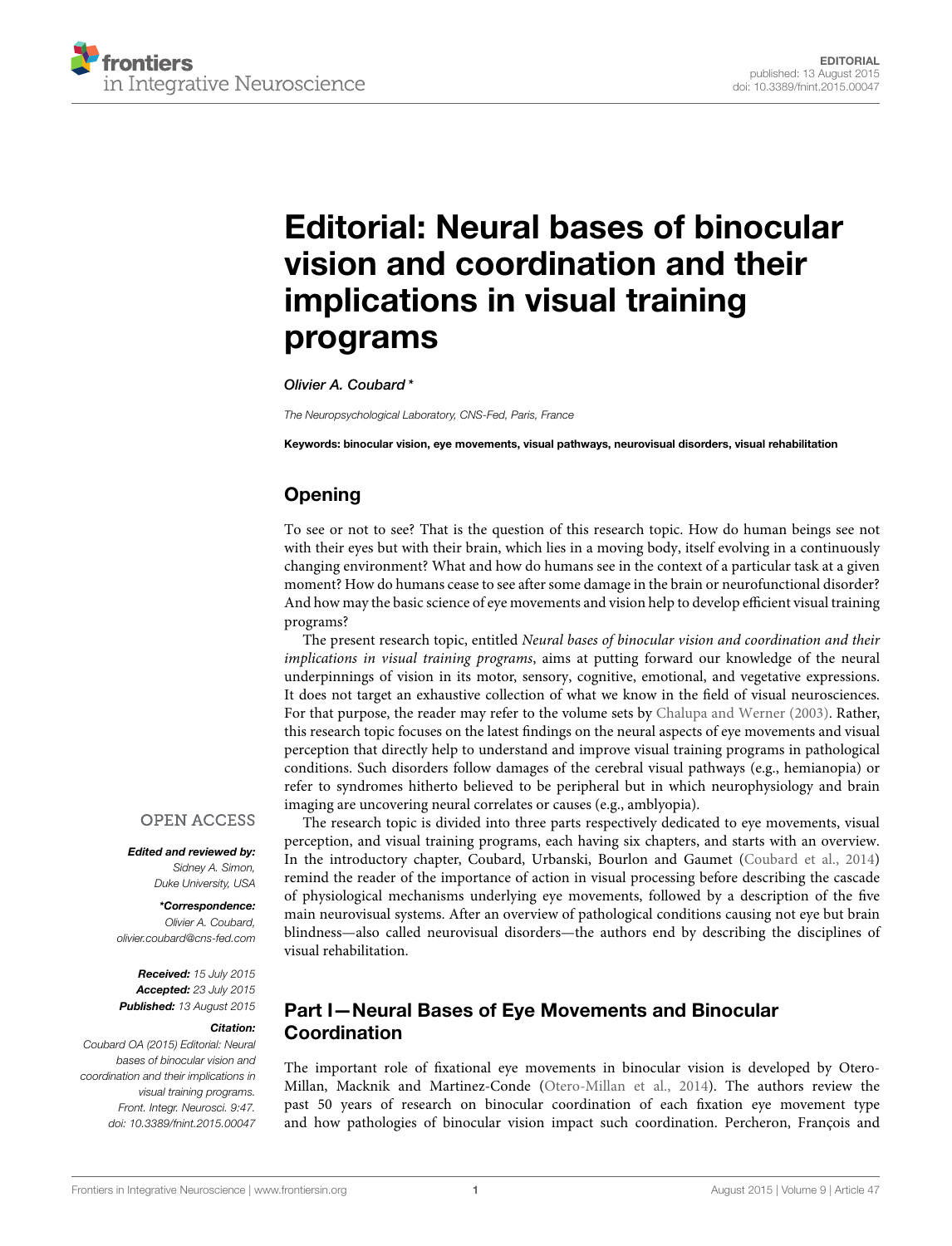Pouget [\(Percheron et al., 2015\)](#page-2-3) challenge histological, anatomical, and functional definitions of the frontal eye field (FEF) in primate species—a critical area in eye movement control subjected to passionate debates. This review will certainly help redefining new methodologies and thinking paradigms for future research. The role of prefrontal neurons, particularly of the dorsolateral prefrontal cortex (DLPFC), is reviewed by [Funahashi](#page-2-4) [\(2014\)](#page-2-4). The author describes prefrontal neuron pre-saccadic and post-saccadic memory-related activities, and offers insightful perspectives about attentional control processes such as working memory updating and the control of performance. The impact of visual pathology like amblyopia on saccadic behavior is addressed in an original study by Perdziak, Witkowska, Gryncewicz, Przekoracka-Krawczyk and Ober [\(Perdziak et al., 2014\)](#page-2-5). Using a delayed saccade task, the authors show that the amblyopic eye is slower to respond than the non-amblyopic one. In dyslexia, eye movement behavior and visual search ability are explored by Seassau, Gérard, Bui Quoc and Bucci [\(Seassau et al., 2014\)](#page-2-6). The authors show that oculomotor control in reading and binocular coordination of saccades in visual search are impaired in dyslexic children as compared to typical readers. Finally, [Noorani \(2014\)](#page-2-7) reviews 34 years of research on the LATER (linear approach to threshold with ergodic rate) physiological model. The author points out that saccadic behavior, even in advanced decision tasks such as antisaccade and sequential decisions, can be accurately predicted by the model.

## Part II—Neural Bases of Visual Perception and Binocular Vision

To examine visual pathologies, [Raz and Levin \(2014\)](#page-2-8) recommend using functional magnetic resonance imaging (fMRI) and Diffusion Tensor Imaging (DTI). Illustrating damages at different levels of the visual pathways, the authors show the advantages of combining the topological and hodological approaches to understand visual phenomena. Strabismus has until recently been considered only as a peripheral visual pathology. Bui Quoc and Milleret [\(2014\)](#page-2-9) show how vision science and clinical ophthalmology are now advanced enough to comprehend possible cerebral origins of strabismus, whose complexity mirrors that of its polymorphism and various expressions. Amblyopia, deriving from abnormal visual experience (strabismus, anisometropia), has also been preferentially examined through the ophthalmological lens. [Joly and Frankó](#page-2-10) [\(2014\)](#page-2-10) review neuroscientific discoveries in amblyopia and the way functional brain imaging helps to map deficits in 3D vision networks within occipital-parietal and occipital-temporal pathways. Visual scene perception has been subjected to major advances for the last three decades. Kauffmann, Ramanoël and Peyrin [\(Kauffmann et al., 2014\)](#page-2-11) describe that scenes are processed in terms of low/high spatial frequencies activating occipital areas in relation to peripheral/foveal representations and specific areas within the occipital-temporal cortex. In an original study using a saccade choice task, Boucart, Calais, Lenoble, Moroni and Pasquier [\(Boucart et al., 2014\)](#page-2-12) show that participants suffering from posterior cortical atrophy compared to participants with Alzheimer's disease are impaired in detecting targets in a scene and do not benefit from contextual information. Vision is also a major issue in psychiatry. Notredame, Pins, Deneve and Jardri [\(Notredame et al., 2014\)](#page-2-13) review psychophysical and neurophysiological findings about visual perception in schizophrenia. Through illusory paradigms and Bayesian inference framework, they explain perceptual changes in schizophrenia providing insightful directions to study its neural mechanisms.

# Part III—Visual Training Programs in Organic Deficits and Their Neural Bases

Taub, Mark and Uswatte [\(Taub et al., 2014\)](#page-2-14) examine the possibility that techniques of Constraint Induced (CI) therapy previously employed in the rehabilitation of movement may prove useful for the treatment of visual deficits. The strengthening of diminished neural connections is developed to account for CI-induced neurovisual improvements. Homonymous hemianopia (HH) is a symmetric loss of vision in both eyes following unilateral retrochiasmatic lesion. Perez and Chokron [\(2014\)](#page-2-15) review the different visual rehabilitation techniques in HH and the potentials of blindsight, the implicit visual function enabling hemianopic patients of performance escaping their consciousness. Describing the neural mechanisms of plasticity and reorganization after brain damage and those induced by visual training programs is a challenging issue, addressed by Urbanski, Coubard and Bourlon [\(Urbanski et al.,](#page-2-16) [2014\)](#page-2-16), suggesting that future research cannot dispense with studying the cerebral changes in relationship to behavioral improvements. In an original study, Alvarez, Jaswal, Gohel and Biswal [\(Alvarez et al., 2014\)](#page-2-17) measured brain changes induced by vergence training in participants with convergence insufficiency. They demonstrate that the vergence peak velocity correlates with blood-oxygen-level dependent (BOLD) signal changes within the FEF, posterior parietal cortex and cerebellar vermis. Non-invasive manipulation techniques have become interesting tools to modulate vision in humans. Vernet, Quentin, Chanes, Mitsumasu and Valero-Cabré [\(Vernet et al., 2014\)](#page-2-18) review the malleability of regions involved in eye movements and visual perception, particularly the FEF, and extend to the therapeutic interest of these modulatory techniques. In psychiatry, a study by Beynel, Chauvin, Guyader, Harquel, Szekely, Bougerol and Marendaz [\(Beynel et al., 2014\)](#page-2-19) explores the effects of DLPFC intermittent theta burst stimulation in participants suffering from bipolar disorder. They show that neuromodulation improves performance in the antisaccade task, which also correlates with mood changes.

#### **Closure**

In a world where the human factor introduces unlimited degrees of complexity, science has an ability to focus the attention of scientists and clinicians on restricted objects and questions. It does it over time, worldwide, disregarding daily life contingencies, keeping ideas strong and emotions hot. To see or not to see was the question of the research topic (see Section Opening). To address it, 59 authors from six countries— France, Israel, Japan, Poland, UK and USA—have generously